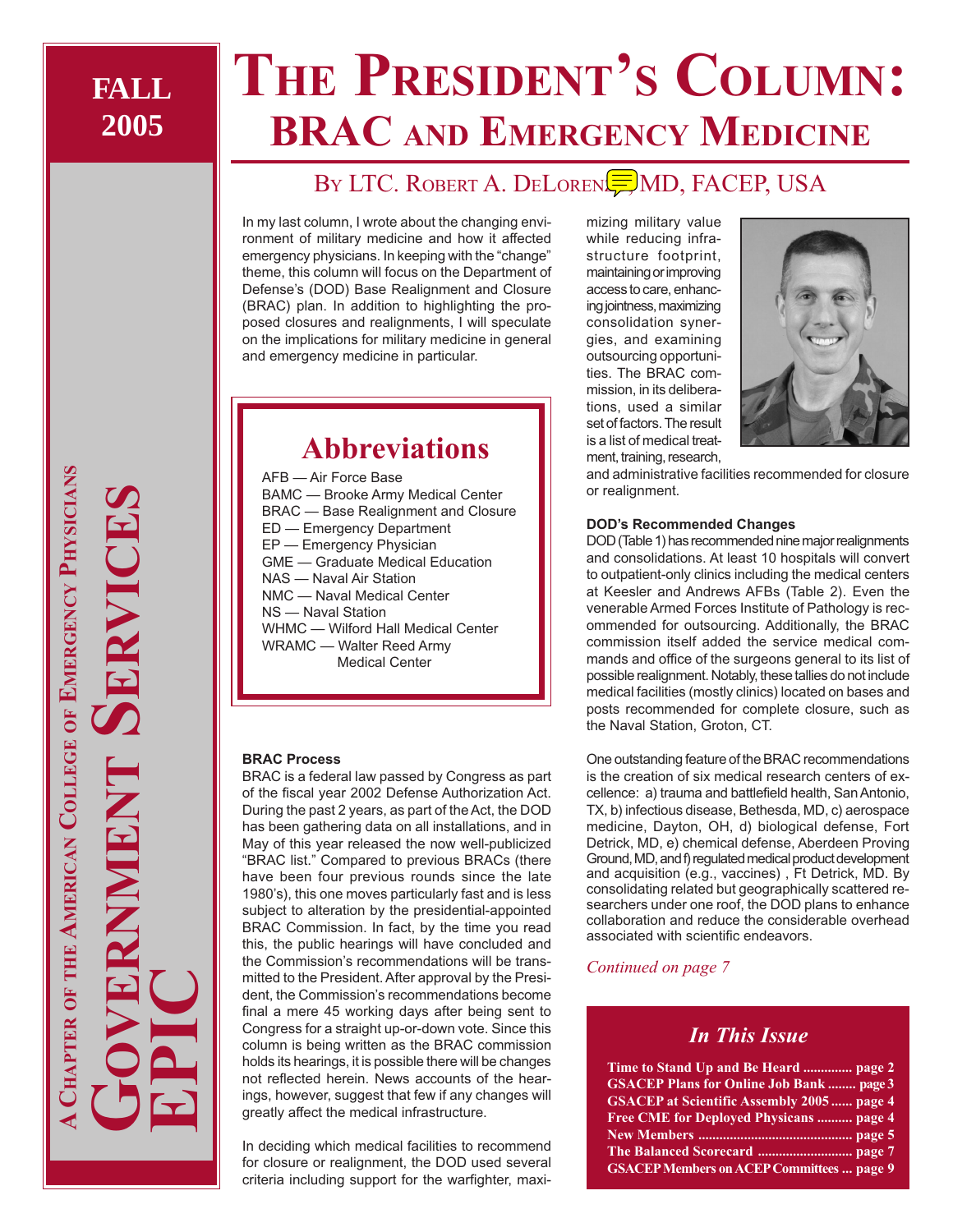## **TIME TO STAND UP AND BE HEARD**

### BY COELINDA LAWRENCE, USAF, MC

For years we have been discussing the issues impacting emergency medicine – crowding, liability reform, reimbursement. Well Sept. 27 is your chance to stand up and be heard by joining your colleagues in a Rally on the West Lawn of the US Capitol. These issues affect us now – even in our military emergency departments. Think about the last time you had to transfer a patient and couldn't find the appropriate oncall specialist or there was no bed available in the local community to admit the patient your hospital couldn't keep due to lack of capability. Even if you don't think these issues affect you today, there is always tomorrow. Most military emergency physicians leave military practice sooner or later, and choose to continue to practice in civilian emergency departments. So, do plan to come out to the Rally if you're attending the ACEP Scientific Assembly.

 $\begin{array}{c} \n\big\{\n\int_{\mathcal{R}}\n\mathbf{r}^{H} \text{d}\theta\n\end{array}$ *The healthcare environment in the civilian sector does significantly influence our practice in the military.*

For those close by to DC – you don't even **Practice in the military**<br>
For those close by to DC – you don't even<br>
meed to be attending to participate. You can<br>
still register for the rally or eyen show up still register for the rally or even show up that day.

For the past three years as a member of the Board of Directors we have worked hard to increase our advocacy and get the message heard – we need reform and NOW! We have three goals with the Rally. First – get our message out to our patients and get them engaged. Too many Americans assume we will be there when they need us and all will be fine. Time to wake up and smell the coffee and hopefully with a large attendance we will get the ear of the press who will carry our message across the newswires to many local stations far from DC. Second, we want Congress to hear us. Tied to the Rally will be a bill we plan to introduce to Congress – Access to Emergency Care Act 2005. In that bill there will be three focused "asks" – End boarding of "admitted" patients in our EDs, support emergency medical care as an essential public service and solve the professional liability crisis in emergency care. Third, we hope to energize all emergency physicians to get more involved in advocacy. This is just the beginning of our aggressive external campaign for reform. Later, in the fall, ACEP will be releasing the Emergency Medicine Report Card and early 2006 should bring the release of the IOM report on emergency care in America. These events present excellent opportunities to capitalize on what we will begin on Sept. 27.

Hopefully, you will join us in what is sure to be a memorable event and just the beginning of some exciting times ahead. For those of you on active duty like myself, I have obtained the opinion of legal counsel

**66**<br>+ Heq in *The healthcare environment in the civilian sector does significantly influence our practice in the military.*

and this is an activity we CAN participate in even though we work for the government. Only restriction – don't wear your uniform. But you can come out as an emergency physician and let your presence be heard. Our numbers will speak volumes – the greater the number of us standing on the lawn the louder the message. I do hope to see you on the Capitol Lawn for what I promise will be an energizing and engaging event. Time we stop complaining and start pushing for solutions. **99**<br>ate in<br>ent.<br>prm.

### **2005 Board of Directors and Committees**

#### **Board of Directors President**

LTC. Robert DeLorenzo, MD, FACEP Robert.DeLorenzo@cen.amedd.army.mil

**President Elect** LTC. John McManus, MD, FACEP john.mcmanus@cen.amedd.army.mil

**Immediate Past President** MAJ. Robert Blankenship, MD, FACEP Rob@EMsono.com

**Secretary-Treasurer** CDR(R) David S. McClellan, MD, FACEP Dsmcclella@aol.com

**Councillors** LTC. Marco Coppola, DO, FACEP DrMarcoCoppola@aol.com

LtCol William Gibson, DO william.gibson@lackland.af.mil

**Resident** [: Cpt. Julio Lairet, DO jrlairet@pol.net

**Executive Director** Bernadette Carr, MA carr@gsacep.org

**Conference Committee** Chair LtCol William Gibson, MD Co-Chair LTC John McManus, MD, FACEP

**EPIC Editor** Bernadette Carr

*For more information about GSACEP, please call our office at 877-531-3044. Our office hours are 0900 to 1700 EDT, or visit our website at www.gsacep.org*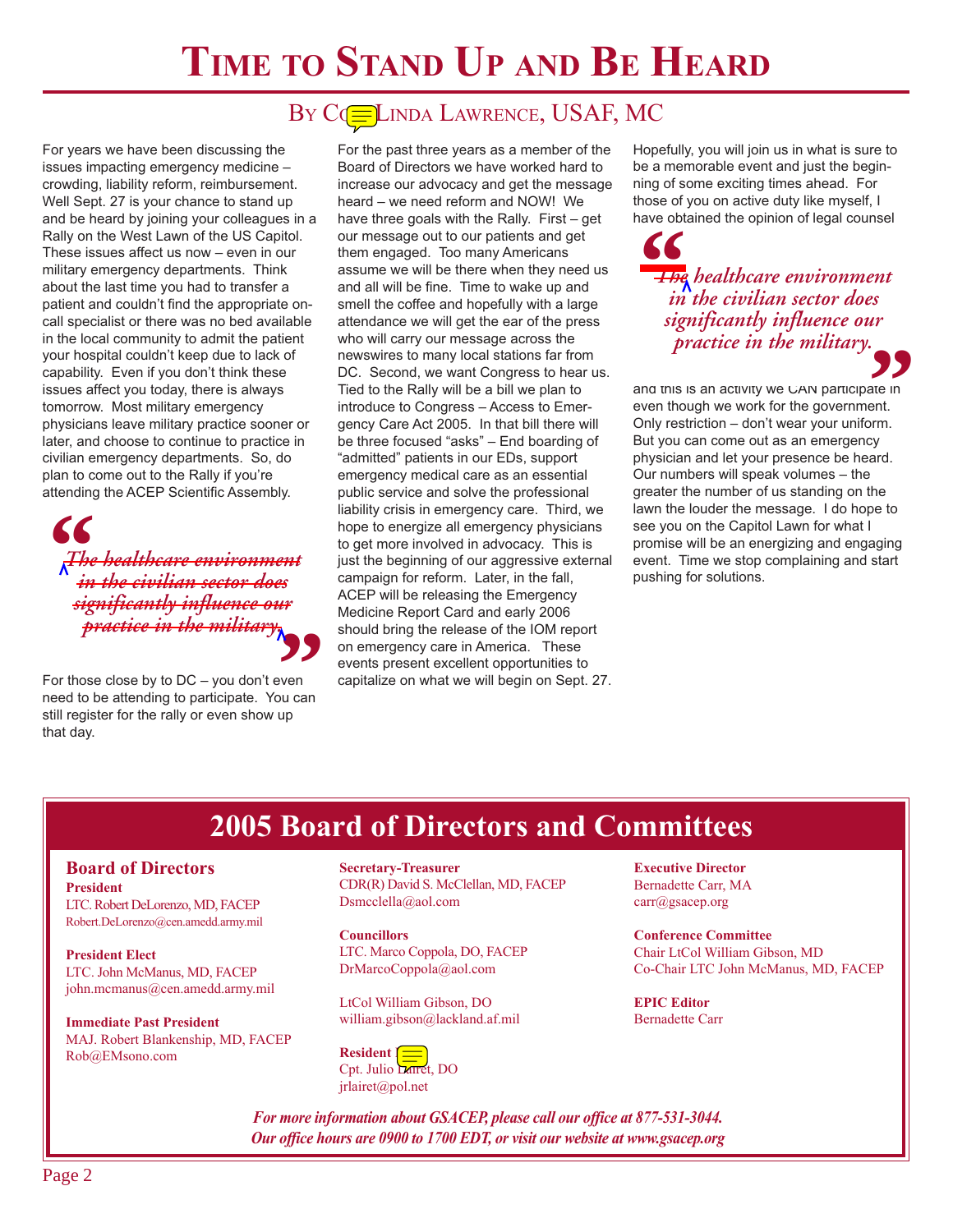## **GSACEP PLANS FOR ONLINE JOB BANK**

For the last 28 years, GSACEP has been working diligently to serve military emergency physicians. Affter much discussion, the GSACEP Board of Directors has decided to begin work on an online job bank for GSACEP members. While we do not wish to encourage military emergency physicians to leave the military, we feel we should provide quality employment information for those who independently decide to stop serving in the military.

Once completed, the job bank will consist of a database of potential employers wishing to recruit former military emergency physicians. We also hope to compile a list of resources helping you select which type of practice you wish to be involved in. Lastly, the job bank will be designed in such a way that it protects our member's identity. It will be up to our member to disclose your personal information to a potential employer. If you are interested in placing an ad, please contact Bernie Carr at the GSACEP office: 877-531-3044.

We hope this new resource will become a valuable asset to our members who are concluding their service in the military. Look for this new service towards the end of this year.

## **GSACEP RECEIVES CHAPTER DEVELOPMENT GRANT**

A grant proposal submitted by LTC John McManus, MC, USA, was approved by the ACEP Board of Directors for \$3625. The grant, Tactical and Basic Emergency Combat Casualty Care Educational Compact Disc for Deployed Military Physicians, will be officially announced at the ACEP Council luncheon in September in Washington, DC.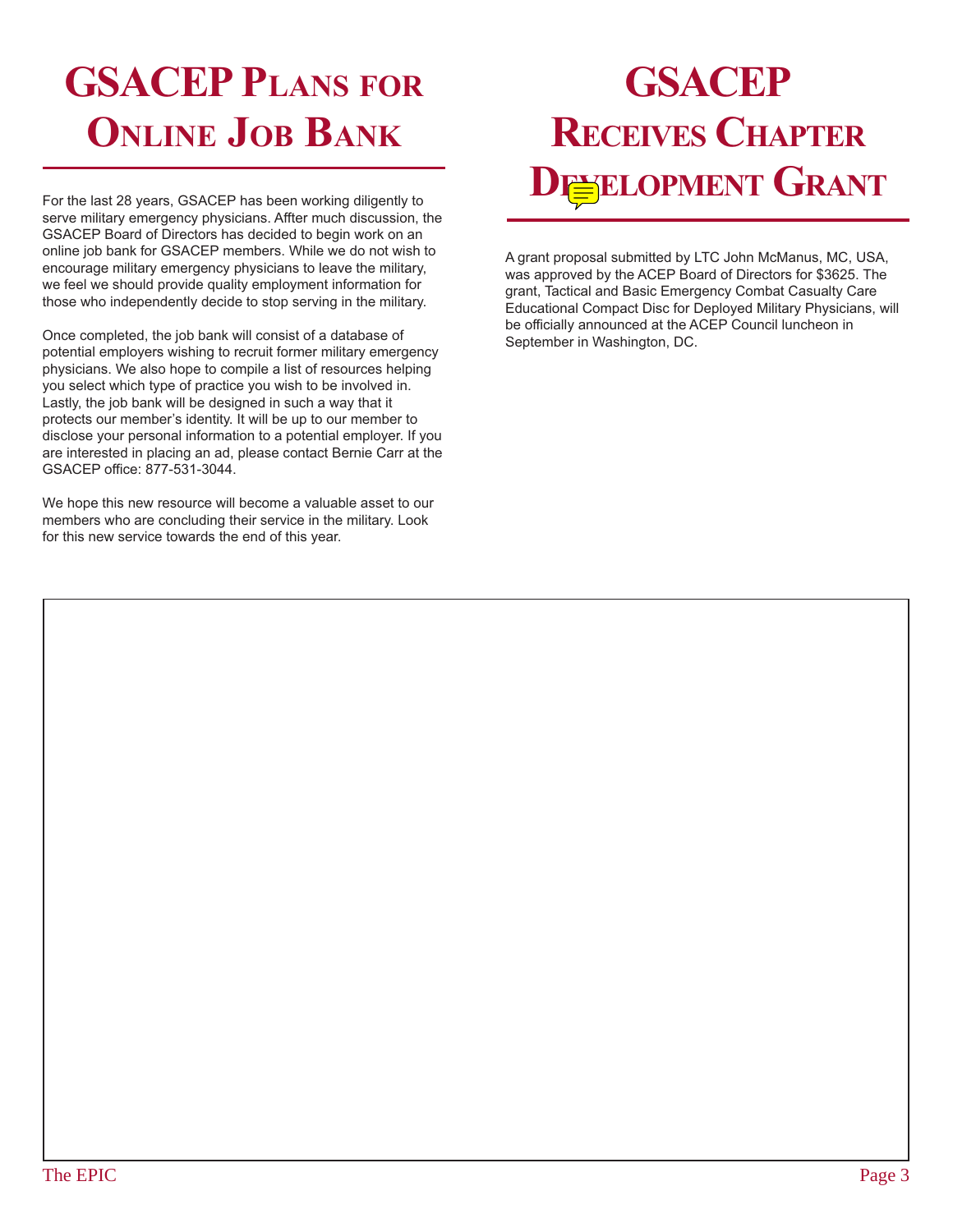# **FREE CME FOR DEPLOYED PHYSICIANS**

The Young Physicians Section of ACEP (YPS) and Government Services Chapter ACEP (GSACEP) have worked with ACEP in an effort to obtain free CME for the many service members currently deployed and unable to attend CME events. ACEP wants to provide all deployed emergency medicine physicians with a free subscription to Critical Decisions. If you are a deployed physician, please provide GSACEP with: full name, email address, institution deployed to, e-mail address overseas, date deployed and anticipated return date. (Contact carr@gsacep.org)

GSACEP will send this information to ACEP who will send Critical Decisions via e-mail. Once the soldier has read the issue, there is a way for him/her to complete the CME via the Internet or to print the CME questions, answer them, and mail them back to ACEP for CME credit.

## **GSACEP AT SCIENTIFIC ASSEMBLY 2005 IN WASHINGTON, DC**

This is a big year formula GSACEP with Col Linda Lawrence, MD, FACEP, running For re-election to the ACEP Board of Directors, and LTC Marco Coppola, DO, FACEP, running from the floor for Vice-Speaker. Come celebrate with us at GSACEP's annual reception. Only GSACEP members and guests are invited. The reception is on Tuesday, Sept. 27th, from 1800 to 1930, at Farragut Square, Grand Hyatt. There will be a bar and buffet provided, thanks to Sonosite, our sole sponsor.

The GSACEP Board of Directors will meet on Wednesday, September 28 from 1000 to 1130 AM at the Renwick Room of the Grand Hyatt. All members are invited.

GSACEP will participate in the joint chapter booth again at Scientific Assembly. The booth is located in the main ACEP area.

# **TALKING PAPER ON DISCONTINUATION OF AMINOGLYCOSIDE EAR DROPS FOR OIF/OEF CASUALTIES**

### **Background:**

 Landstuhl Regional Medical Center (LRMC) Otolaryngology Department cares for 99% of all OIF/OEF casualties with otologic injuries sustained by IED blasts. Significant numbers of these casualties have tympanic membrane ruptures. These types of injuries may cause membrane tears which lead to direct communication through the tympanic perforation, to middle and inner ear.

Currently many corpsman and medics are treating these casualties with eardrops

containing aminoglycoside. Aminoglycoside exposure to the inner ear has been proven to be toxic and has been reported to cause cochlear/vestibulopathies. The American Academy of Otolaryngology, Head/Neck Surgery has strongly recommended that otic drops containing aminoglycoside **not** be used in any type of surgery or in patients with tympanic perforations

All three service consultants recommend discontinuing the use of aminoglycoside ear drops in theater for these casualties. Medics should be advised to use quinolone

ear drops containing dexamethasone instead( like ciprodex). When these are not available, aminoglycoside ear drops should still not be used due to risk of further harm to our warfighters.

#### **Recommendation:**

AFMSA/SGOC work with CENTCOM/SG to develop effective means of communicating this to the medics in theater. Three services modify their curriculum for medic training to include this information.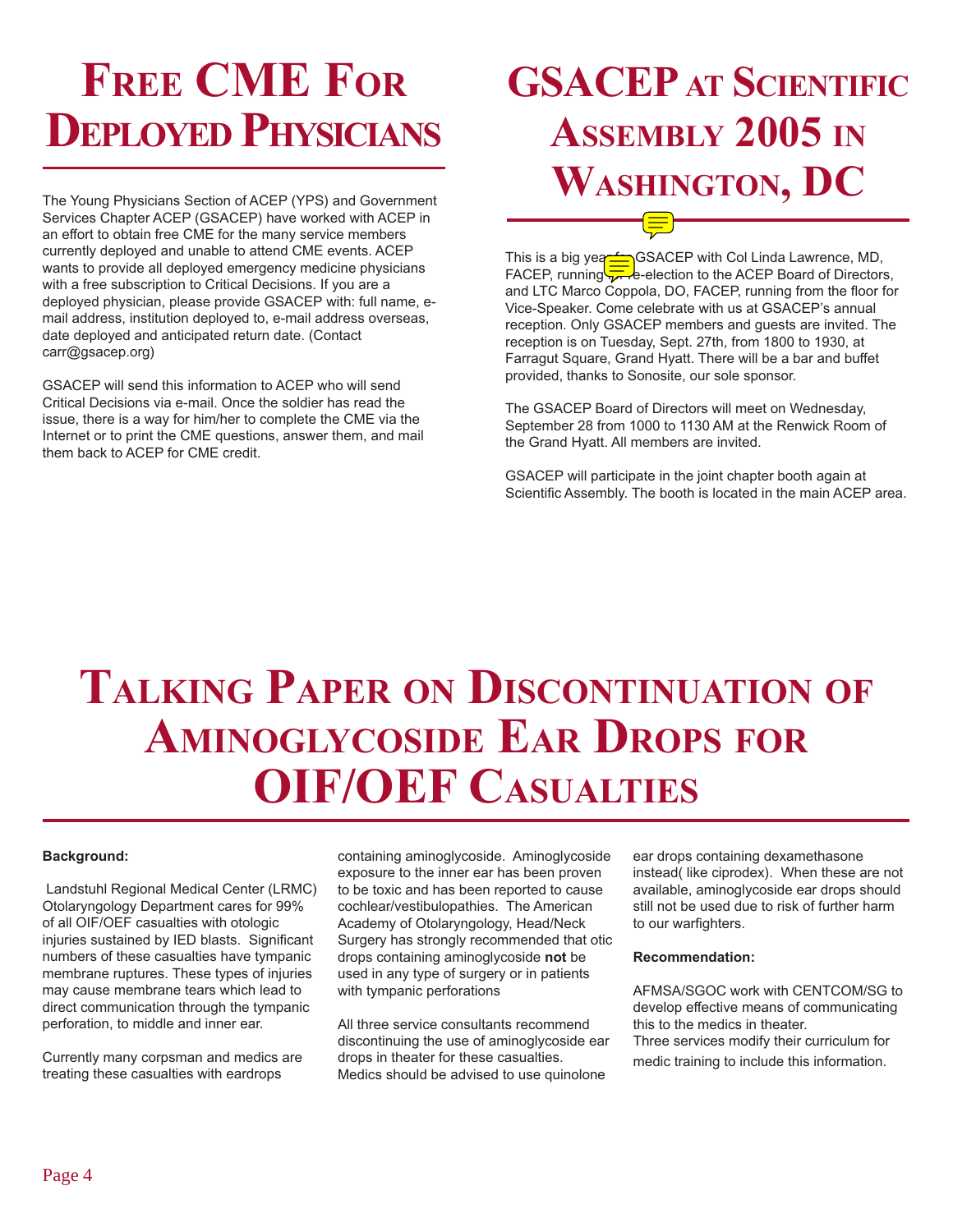Another major feature of BRAC is the establishment of two "supercenters" for graduate medical education (GME) in San Antonio, TX and Bethesda, MD. The former will be a joint Army-Air Force venture, while the Army and Navy will run the latter. Both centers will be huge by current DOD standards and if com-



 $m$ ents by military medical leaders are at face value, will rival such academic giants as Johns Hopkins University in size and scope. To provide a sense of scale, consider the San Antonio Military Regional Medical Center's nearly \$1 billion in planned (and fully funded) patient care, research and support construction. This mammoth upgrade will begin as soon as 2006 and should be complete several years later. A new emergency department (ED) is part of the plan and is being designed for an annual census of 80,000 – 100,000. A similarly sized construction project is expected for the new Walter Reed National Military Medical Center. **999**<br> **Source**<br> **Source** 

Lastly, but perhaps just as significantly, the BRAC plan establishes a joint training location for all enlisted training. This massive shift of medical technician training will effectively double the size of Fort Sam Houston, TX, and create the world's largest school of allied health. It is not by coincidence this all-service enlisted school will be co-located with the new San Antonio Military Regional Medical Center with its robust medical education and research missions.

#### **Implications for Military Medicine**

The true impact of BRAC is at once farreaching and uncertain. There are no doubt the closures and realignments will reshape military medicine for years to come. In fact, BRAC can be seen as part of a larger DOD effort to focus on the warfight, reduce infrastructure footprint, and increase efficiency in general. Viewed in this light, the creation of centers of research excellence, consolidation of educational missions, and elimination of smaller facilities become important components of a larger military transformation.

It is easy to focus on the hospital closures and draw negative conclusions for the future of military medicine. Without doubt, there will be fewer inpatient facilities (and consequently, fewer EDs) after BRAC. This will reduce assignment opportunities and

decrease practice variety for all medical specialties including emergency medicine. With over two-thirds of the hospital closures (including two medical centers - Wilford Hall and Keesler), the Air Force is most affected. Combined with the prior decision to eliminate most GME at David Grant Medical Center, Travis AFB, CA, a reduced commitment to military medicine is suggested. However, it is important to keep such downsizing in perspective. For example, prior years have seen the closure of two large Army Medical Centers (Fitzsimmons and Letterman) as well as several smaller Army and Navy hospitals.

#### **Opportunities and Risks for Emergency Physicians**

BRAC affords tremendous opportunities for the military emergency physician (EP). Perhaps the greatest benefit of BRAC will be an increase in joint staffing and training opportunities. The joint supercenters in San Antonio and Bethesda afford unprecedented integration for Army-Air Force and Army-Navy staffs, respectively. These jointly run medical centers will have jointly staffed EDs. Both EDs will train large numbers of medical students and off-service residents; the ED in San Antonio will be a Level I trauma center and host to one of the largest residencies in the military. Emergency physicians with an academic interest will find boundless opportunities in these new medical centers.

Other big opportunities resulting from BRAC include faculty and staff positions at the colocated enlisted medical training center in San Antonio. The current Army combat medic program is headed by a Colonel-level EP and assisted by two mid-grade EPs. Army EPs have held other faculty positions in the school including the physician assistant and cardiovascular-respiratory specialist programs. In the future joint school, equivalent Air Force and Navy positions can be expected to become available to the education-focused EP.

The joint medical research laboratories, particularly the trauma and battlefield health, chemical defense and biological defense labs will provide outstanding opportunities in a broad array of military-relevant topics. EPs in at least two services currently serve in all these areas and BRAC-driven enhancements will work to expand the opportunities.

military EPs. Their closure will reduce *Continued on page 6* Page 5 Despite the many opportunities created by BRAC, there will likely be some offsets, too. Most obvious is the closures of EDs as nine hospitals convert to clinics (Table 2). Most of the facilities were staffed, at least in part, by military EPs. Their closure will reduce

practice opportunities and limit some geographic assignment preferences. The consolidation of NMC-Bethesda and WRAMC, and BAMC and WHMC will reduce some opportunities (even as others are created). Counteracting these negative trends are some potential expansion opportunities not directly related to BRAC. As part of the greater military transformation, thousands of troops in South Korea and Europe will return to bases and posts in the U.S. Among others, Forts Bragg, NC, Hood, TX, Bliss, TX, Campbell, KY, and Stewart, GA are each likely to expand by at least one brigade of about 5,000 troops. Accompanied by 5 – 10,000 family members, the military EDs can expect to see an increased census and thus, an increase in staffing needs. Combined with possible joint billets at co-located bases (e.g., Fort Lewis and McChord AFB, WA; Fort Carson and USAF Academy, CO; and Fort Bragg and Pope AFB, NC) these new opportunities may partially counteract the EDs lost in the BRAC process.

### **Summary**

BRAC affords tremendous opportunities for military emergency physicians. Joint hospital opportunities will increase, as will joint training and research billets. These new opportunities will help to offset the few ED closures planned under BRAC. The resourceful and flexible EP will continue to find exciting and varied opportunities in military medicine.



Table 1 Major Realignments (Relocations)

1. Walter Reed National Military Medical Center, Bethesda, MD Close current WRAMC and re-establish new joint facility on grounds of National NMC-Bethesda

2. San Antonio Military Regional Medical Center, San Antonio, TX Close current WHMC and merge inpatient services at BAMC, keeping some ambulatory services at new facility on grounds of WHMC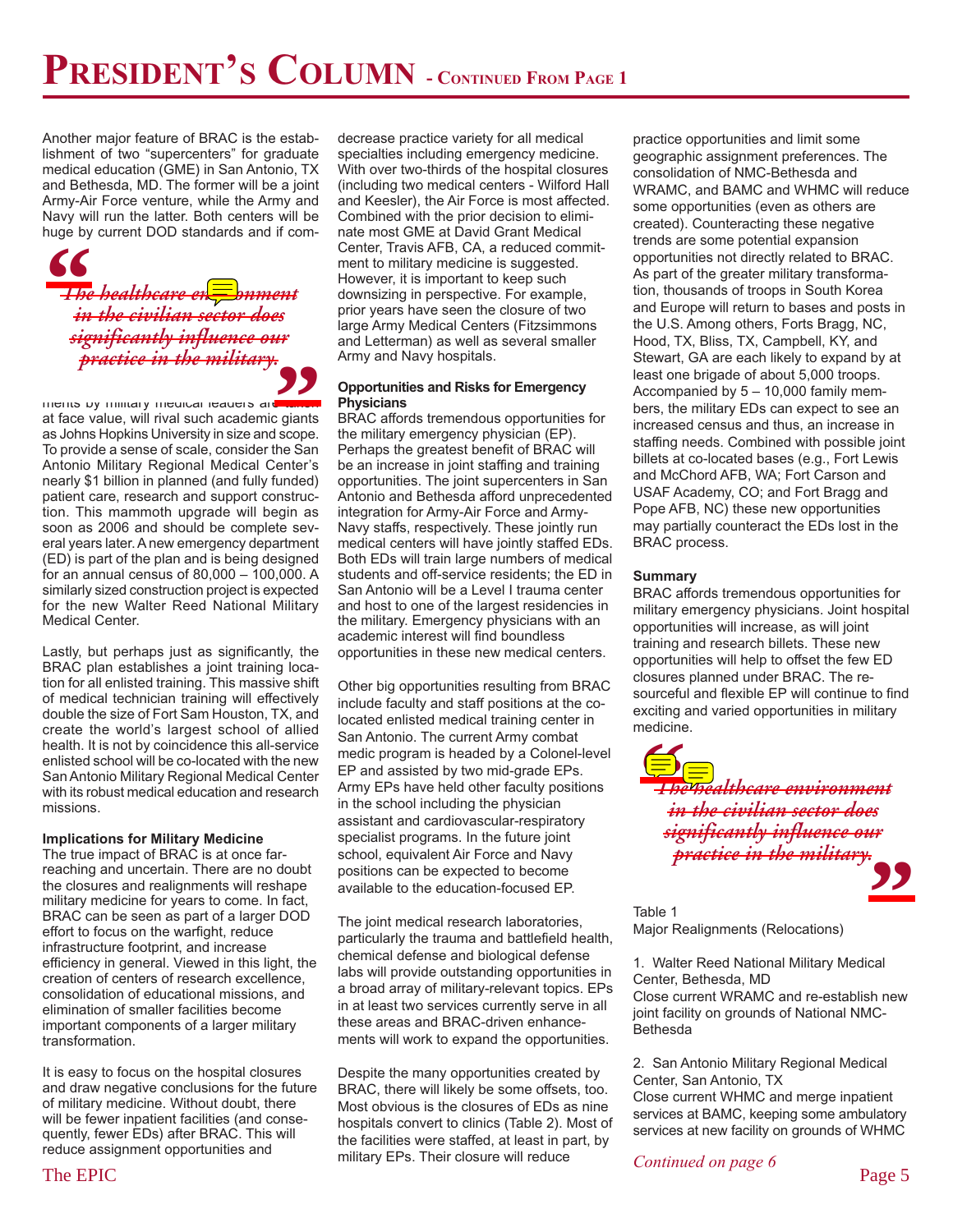## **PRESIDENT'S COLUMN - CONTINUED FROM PAGE 7**

3. Joint Enlisted Training Center at Fort Sam Houston, TX

Move virtually all enlisted medical training from NS Great Lakes, IL, Sheppard AFB, TX, NMC San Diego, and NMC Portsmouth to Fort Sam Houston (San Antonio), TX

4. Joint Center of Excellence in Aerospace Medicine Research, Wright-Patterson AFB, OH

Move the USAF School of Aerospace Medicine, Brooks City-Base, TX, and the Naval Aeromedical Research Laboratory, NAS Pensacola, FL to Wright-Patterson AFB, OH

5. Joint Center of Excellence in Chemical Defense Research, Aberdeen Proving Ground, MD

Consolidate all chemical defense medical research labs

6. Joint Center of Excellence in Biological Defense Research, Fort Detrick, MD Consolidate all biological defense medical research labs

7. Joint Center of Excellence in Infectious Disease Research, WRAMC (Forest Glenn), MD Consolidate all infectious disease research labs

8. Joint Center of Excellence in Battlefield Health and Trauma Research, Fort Sam Houston, TX Consolidate all battlefield health and trauma research labs

9. Joint Center of Excellence in Regulated Medical Products and Devices, Ft. Detrick MD Consolidate all research & development on regulated products (e.g., vaccines)

Table 2 Hospital Closures (Conversions to Clinics)

- 1. Army Fort Eustis, VA Fort Knox, KY
- 2. Navy Marines Naval Station Great Lakes, IL Marine Corps Air Station Cherry Point, NC
- 3. Air Force USAF Academy, CO Andrews AFB, MD MacDill AFB, FL Keesler AFB, MS Scott AFB, IL McChord AFB, WA (Clinic will close)
- 4. Other Closures Armed Forces Institute of Pathology

### **New Members**

Welcome! Please make sure that you register your e-mail address at our website, www.gsacep.org. If you don't, you won't receive breaking news from GSACEP.

Nicholas Allan USUHS, MD Jeffrey Dickson, MD Brian Dimmer USUHS, MD Ryan Harris, MD NMC, San Diego, CA Gary Hurwitz, MD, FACEP Davis-Monthan AFB, AZ Jon Juhasz, MD USHUS, MD Nicholas Lezama, MD, FACEP Matthew Lippstone, MD Keesler AFB, Biloxi, MS David Masneri, DO Darnall, Ft. Hood, TX Jeffrey McInturff, MD, FACEP Granite Bay, CA Paul Morton, MD US Air Force Academy, CO Paul Nystrom, MD NMC, Portsmouth, VA Esperanza Sanchez, MD Gallup Indian Med Ctr., NM Micah Schmidt, MD Sheppard AFB, TX Inai Lee Shin, MD, FACEP APO, AP Seoul, South Korea Cristine Stehman, MD San Diego, CA W. Duayne Storm, MD, FACEP US Embassy, Nairobi, Kenya Deron Warren, DO CA Margrethe Weston, MD NMC, Portsmouth, VA William E. Zoesch, MD, FACEP APO, AE Germany

Phillip Goebel, MD SAUSHEC, Ft. Sam Houston, TX Robert Jones, MD SAUSHEC, Ft. Sam Houston, TX Darnall, Ft. Hood, TX Marie McDonough, MD SAUSHEC, Ft. Sam Houston, TX Joseph Roarty, MD SAUSHEC, Ft. Sam Houston, TX Stephen Sample, MD SAUSHEC, Ft. Sam Houston, TX

### **Please Save These Important Dates in 2006!**

**ED Director's Course—March 19th Wyndham St. Anthony Hotel San Antonio, TX**

**Joint Services Symposium —3/20-3/22 Wyndham St. Anthony Hotel San Antonio, TX**

> **Watch the GSACEP website for further information.**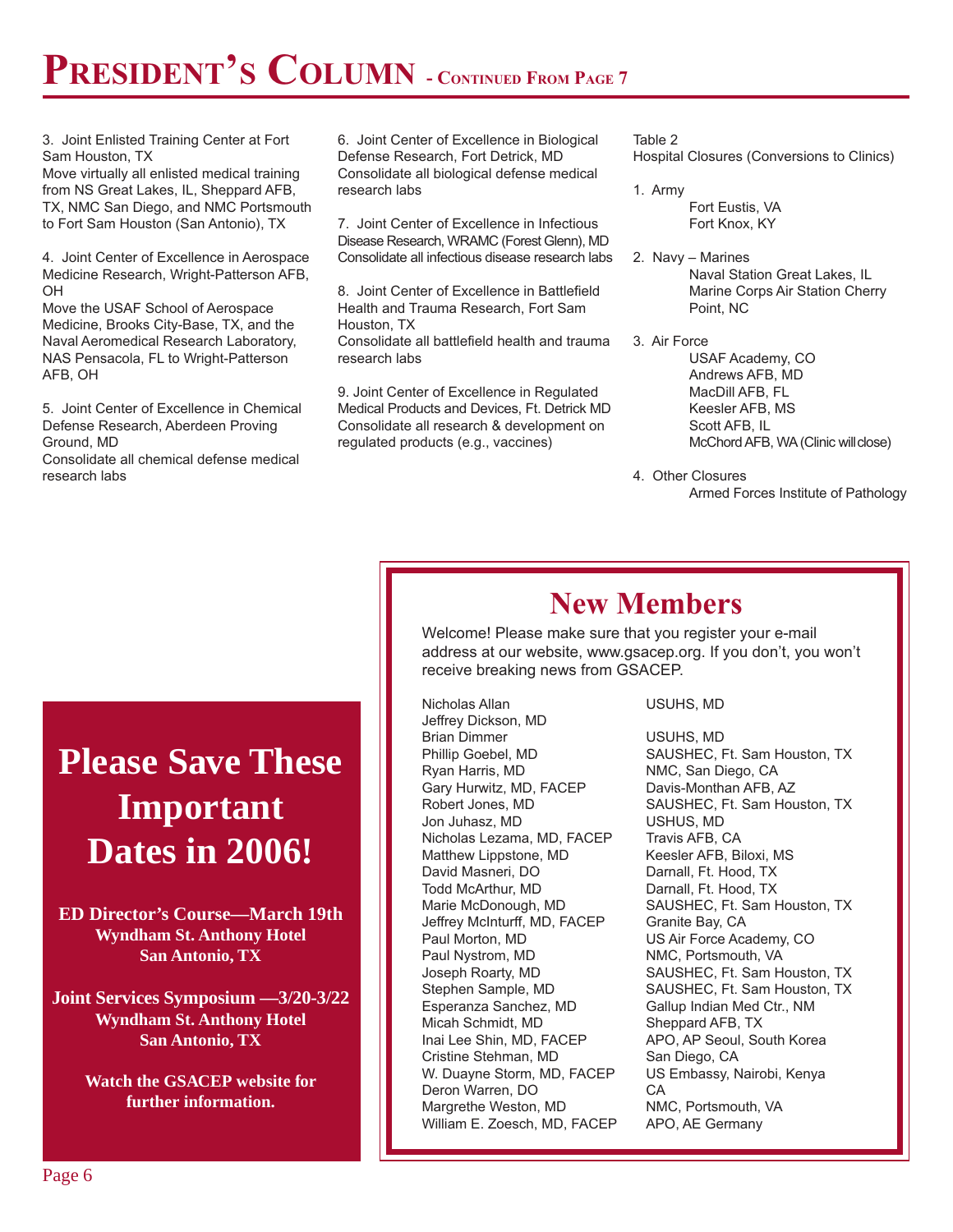## **THE BALANCED SCORECARD IN MILLITARY MEDICINE PRACTICE**

### BY LTC ROBERT A. DELORENZO, MC, USA

#### **Introduction**

The military health system (MHS) is comprised of all the service medical departments of the Army, Navy, and Air Force, as well as that portion of the Tricare managed care system that is controlled by the government. The deployable medical assets, fixed medical treatment facilities, and all of the medical infrastructure of the military, to include most of us, can be considered part of the MHS. Like all large organizations, the MHS needs a system of management. In the late 1990s, the Office of the Assistant Secretary of Defense for Health Affairs, in conjunction with the three surgeons general, flowed the lead of the Department of Defense by adopting a management tool called the Balanced Scorecard (BSC). (For those interested in the fundamental concepts of the balanced scorecard please read the appendix entitled "The Balanced scorecard – A Primer.")

The chief benefits of using the BSC relate primarily to organizational alignment and focus. In particular, the BSC can focus a healthcare entity's strategy, improve decision-making, help management set priorities, and improve accountability. Leaders at all levels, and certainly this includes all military emergency physicians, should have a basic appreciation for the BSC and how it fits with the MHS mission. The BSC validates what we do on a daily basis in the emergency department (ED), in line units, and in other military settings. It offers the opportunity for junior and midlevel medical managers (captains through colonel, or the naval equivalent) to understand the motivations and directives of senior leaders and help position their service, department or unit to best serve the organization.

#### **Making Sense of the Balanced Scorecard in the MHS**

The MHS is one of the largest healthcare organizations in the world with 9 million beneficiaries and an annual budget of \$21 billion. To fully appreciate the mission and scope of the MHS and understand the role of the individual in executing the larger mission, it is useful to review the MHS mission statement:

The EPIC Page 7 "To enhance DoD and our nation's security by providing health support for the full range of military operations and sustaining the



health of all those entrusted to our care." In turn, the MHS vision statement is: "A world-class health system that supports the military mission by fostering, protecting, sustaining and restoring health." Together these two statements are used to build the MHS strategy architecture (Figure 1). The learning and growth perspective forms the base of the strategy and focuses on the military personnel and support systems. The military GME system, USUHS, the various military medical research laboratories, the military unique curriculum, and other elements of the training and research base directly reflect this foundation. The internal perspective is characterized by three themes: readiness (for war and military contingencies), quality (healthcare), and efficiency (budget and productivity). Many junior and mid-grade medical officers are focused on this perspective in their daily jobs of patient care and running the ED.

The customer's perspective is represented by the military service members the MHS serves. It is important to reflect that a critical population we serve – beneficiaries and retirees – are not explicitly present on the strategy map. This lack of strategic focus

on our most frequent customer may help explain the ambivalence the system seems to have for retirees and beneficiaries. The financial perspective reflects cost-effectiveness, transparency, and accountability. In an era of budget constraints, cost concerns, in particular, seems to take special emphasis and at times seems to overshadow the other perspectives in the strategy map but is in reality only one portion of one component of the strategy map. Finally, the stakeholder perspective at the pinnacle is represented by the congress, the commander-in-chief, and ultimately, the American public. Interestingly, not represented amongst our stakeholders are the commanders, their unit members, and the servicemembers' families we serve. This reminds us that ultimately we respond not to the market force of our customers (patients and military units), but rather to the political will of the civilian leadership in charge of the military.

With the architecture (Figure 1) established, the MHS strategy map is assembled, as depicted in Figure 2. Prominent on this map is the emphasis on people and personnel, systems, and customer focus. While not

*Continued on page 8*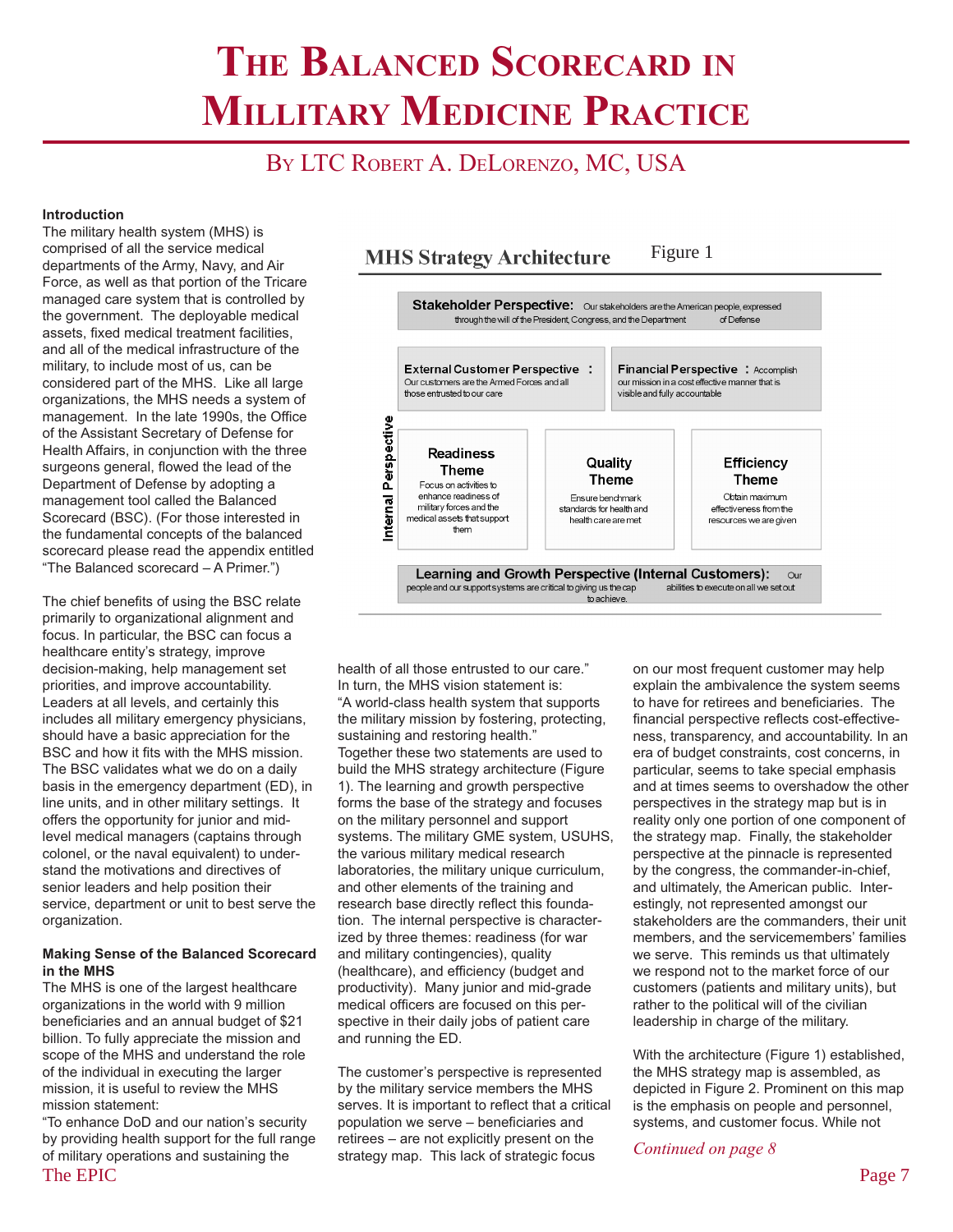#### **Strategy Map for the MHS** Figure 2



explicit, the left-hand portion of the map focuses on the chief business of the MHS, providing a capable medical force and sustaining a fit fighting force. At the top of the map, the stakeholder position is held by the MHS mission statement.

#### **Utilizing the MHS Balanced Scorecard**

With the strategy map in hand it is easy to identify the MHS priorities and drivers, even for personnel located relatively deep within the organizational chart. Collectively our priorities start with the readiness theme: personal readiness (e.g., weapons qualifications, physical fitness, etc) as well as medical readiness of the servicemembers in our care. It also encompasses training to provide a capable medical force . This latter component is the leverage needed by military GME, military medical centers, USUHS, and other institutions trying to justify their existence. Quality is the management theme for excellence in patient care – something we can all appreciate and strive for. The quality theme validates our effort to ensure all emergency patients in the military receive the best possible emergency medical treatment by board-certified emergency physicians. The cost-effectiveness theme represents everyone's efforts to achieve what the tired cliché implores: do more with less. While every leader needs to be cost conscious, not every aspect of this theme swings the budget ax. The renewed interest in third-party collections, for example, offers significant opportunity for those emergency departments able to capture this revenue stream.

One critical aspect of the BSC not discussed here is the use of metrics to measure and define success. While implicit in the design of the BSC, it is important to realize that accurate, valid data coupled with realistic and achievable benchmarks provide the feedback necessary to make the BSC work as a management tool.

### **Conclusion**

Personnel at all levels can begin to think of their daily activities in terms of the MHS BSC. Customers, whether they are soldiers,

sailors, or airmen as part of a fit, healthy and medically protected force, or as beneficiary patients, can easily determine the outlines of benchmarks that define the MHS productivity and effectiveness. In short, the MHS BSC links all the components and perspectives into a unified strategy for the entire organization.

#### **APPENDIX The Balanced scorecard – A Primer**

The balanced scorecard (BSC) is a management approach to measuring all aspects of an organization's performance. The balanced scorecard was developed by Robert S. Kaplan and David P. Norton in 1992 when their concept was published in the Harvard Business Review.1 A decade later, about 50 percent of Fortune 1000 companies use the technique, along with many departments and agencies of the US government.2

Fundamentally, the scorecard balances traditional financial measures of success with non-financial measures that ultimately affect organizational performance in the future. In the basic model, four perspectives, financial, customer, internal, and learning and growth are linked together as depicted in Figure 1. Each of these perspectives' measures is derived from the organization's vision, strategy and objectives.3

The BSC was originally intended for use in traditional for-profit enterprises and not *Continued on page 9*

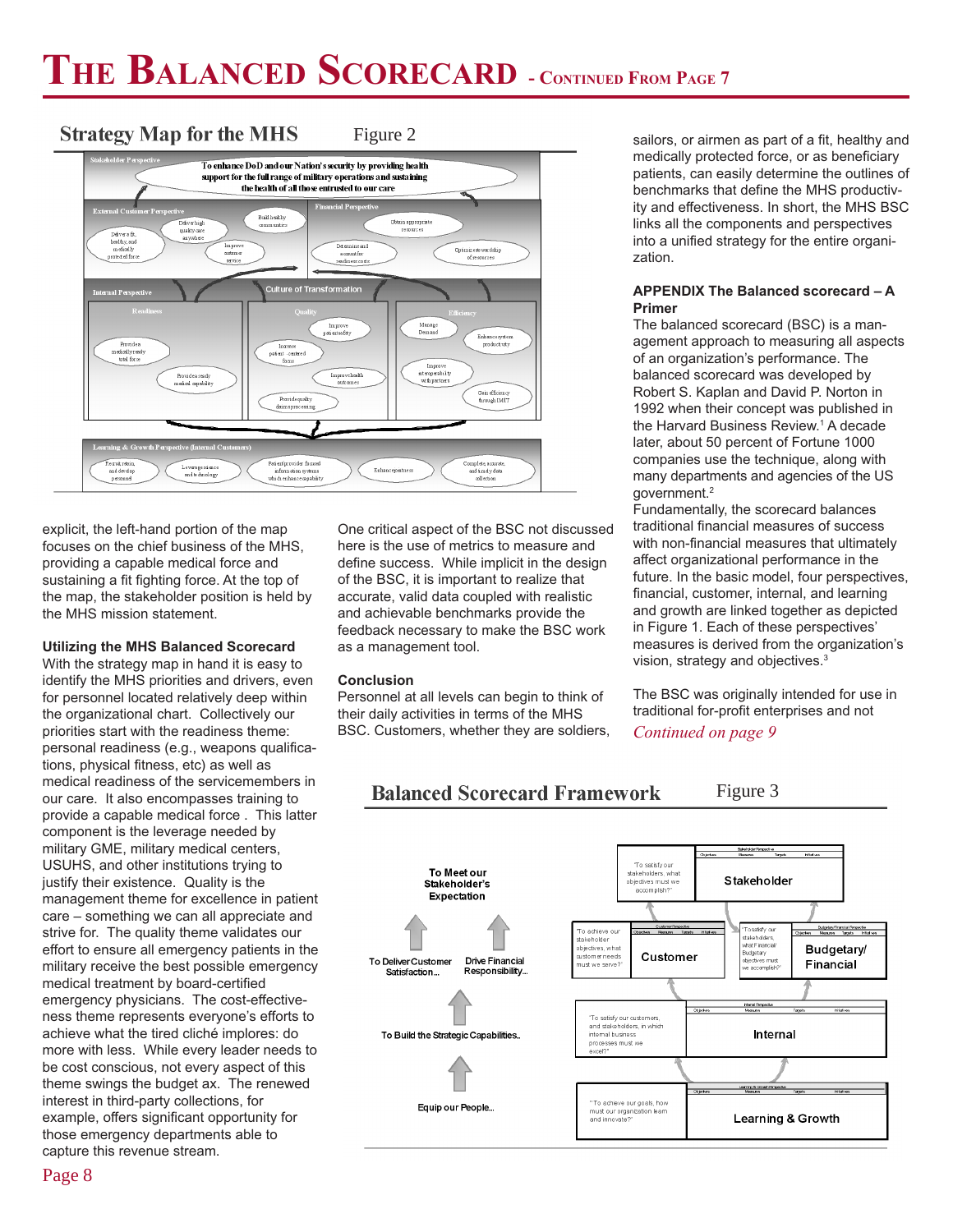## **THE BALANCED SCORECARD - CONTINUED FROM PAGE 8**

surprisingly finds its greatest application there. The company's vision and mission statements provide the foundation for developing a BSC.4 The vision and mission statements drive the company strategy, which the BSC will exploit in terms of the four perspectives and their inter relationships.

Organizations other than private, for-profit firms can also take advantage of the balanced scorecard. Both governmental and private nonprofit organizations make extensive use of the technique; however, financial performance is replaced by measures of effectiveness in providing services to constituents or the public.<sup>4</sup> The four perspectives are described below.

Financial Perspective. In for-profit enterprise, the financial perspective gets the primary emphasis since it is the ultimate measure by which companies are measured. Indices of profitability are central to the financial performance of the company as measured in the BSC. Such measures

typically fall into three broad categories: a) revenue growth, b) cost management, and c) asset utilization.<sup>5</sup> Together, cost management and asset utilization are sometimes categorized together as measures of productivity.

Customer Perspective. The Customer perspective represents those customerfocused areas where the company competes. Typical examples fall into five subcategories of which customer satisfaction is perhaps best known. The other subcategories are market share and customer acquisition, retention, and profitability.4

Internal Perspective. This aspect of the BSC pertains to the internal business processes of the company. While managers at all levels should be concerned with the internal perspective, typically it is middle and lower management that is immersed in the details. Four subcategories may be considered including operating, customer management, innovation, and regulatory and social

### **2005 GSACEP Members on ACEP Committees**

Educational Meetings Robert Blankenship, MD, FACEP

EMS Committee Bret Ackerman, DO, FACEP Robert DeLorenzo, MD, FACEP Arthur French, MD, FACEP John McManus, MD, FACEP Matthew Vreeland, MD

Finance Linda Lawrence, MD, FACEP

Federal Gov't Affairs James Eadie, MD Bradley Younggren, MD

Membership Bernadette Carr Marco Coppola, DO, FACEP

Research Robert Gerhardt, MD, FACEP

Pediatric Emergency Medicine Gerald Schwartz, MD, FACEP

**Ethics** Kathryn Louise Hall-Boyer, MD, FACEP

Public Relations Bernadette Carr Bryan Sleigh, MD

Medical Legal Matthew Rice, MD, FACEP

Trauma Care & Injury Control Timothy Davis, MD, FACEP

Audit Committee Linda Lawrence, MD, FACEP

processing.4 In a traditional manufacturing process this may be conceptualized as the market identification, design, build, deliver, and post-sales service steps.<sup>5</sup>

Learning and Growth Perspective. The learning and growth perspective is concerned with personnel, organization, and support systems of the enterprise. The components of this perspective, therefore, are competencies, organization, and technology.3 Alternatively, these components may be viewed as employee capabilities, information technology, and motivation and alignment, respectively.<sup>5</sup> The learning and growth perspective provides measures for a company's employees and their ability to help the enterprise remain profitable.

Strategy Map. The strategy map shows how each of the four perspectives drives one another and ultimately drive increased profits and improved shareholder value. Figure 3 depicts a very generalized form of a strategy map.

#### **References**

1. Kaplan RS, Norton DP. The Balanced Scorecard: Measures that Drive Performance. *Harvard Business Review* 1992; Jan-Feb, 71-79.

2. Calabro L. On Balance. *CFO Magazine,* 2001, Feb. Retrieved November 4, 2002 from www.cfo.com.

3. Atkinson AA, Kaplan RS, Young SM. *Management Accounting*. Upper Saddle River, NJ: Pearson Education, 2004, Chapter 9.

4. Kaplan RS, Norton DP. Transforming the balanced scorecard from performance measurement to strategic management: part 1. *Accounting Horizons* 2001; 15, 1, 87-104 5. Amaratunga D, Baldry D, Sarshar, M. Process improvement through performance measurement: The balanced scorecard methodology. *Work Study* 2001; 50(4/5): 179-188.

### **Useful Website**

Office of the Assistant Secretary for Health Affairs, U. S. Department of Defense (OSD (HA)), Washington, DC. www.ha.osd.mil.